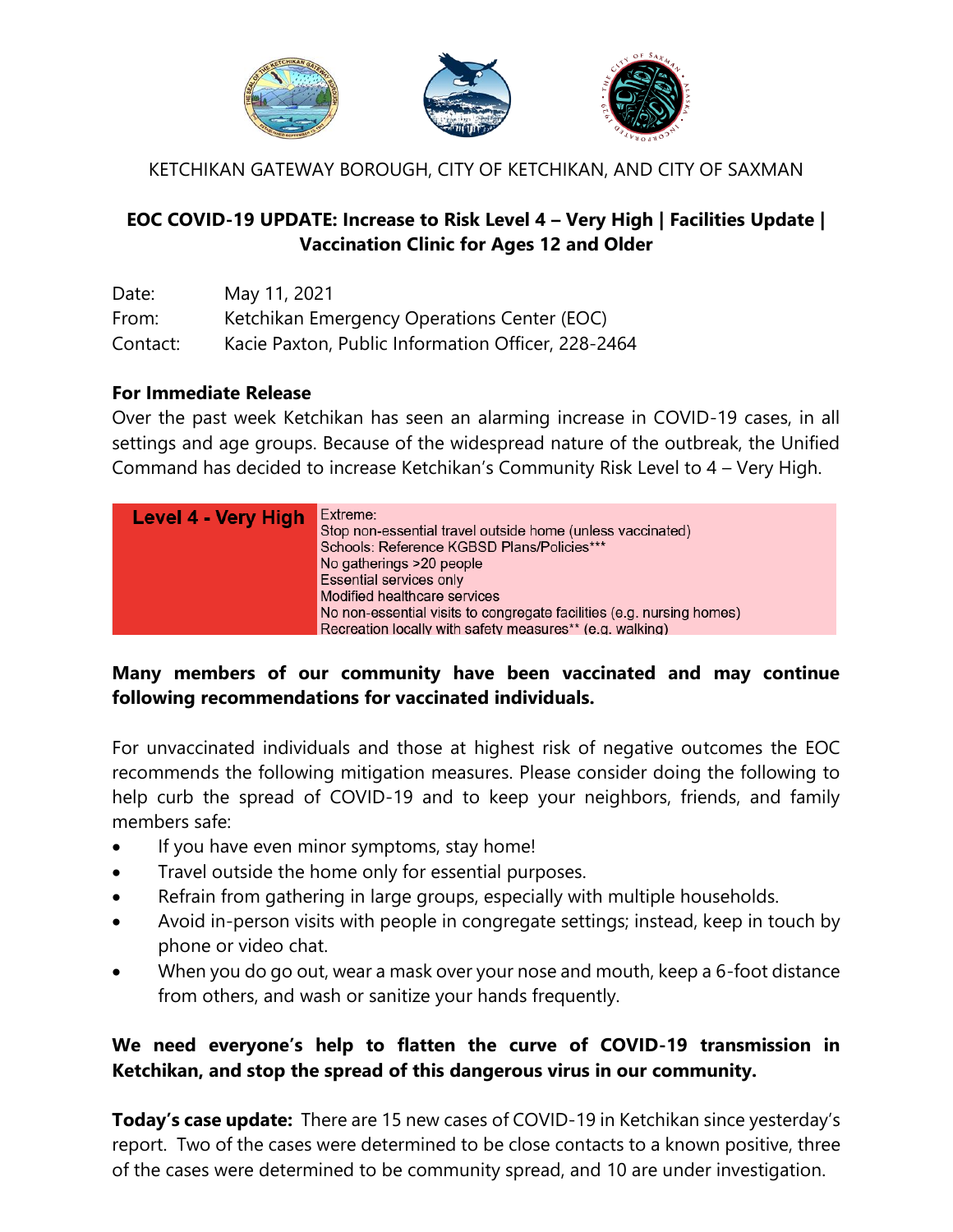Public Health and School District Nursing Staff will work with the positive cases to identify close contacts, and will reach out to anyone identified as a close contact and instruct them to quarantine and seek testing as appropriate.

**Hospitalization Update:** There is currently one person admitted in the COVID-19 unit at PeaceHealth Ketchikan Medical Center.

The total cumulative case count, including travelers, is 539. The number of positive cases of individuals residing or staying in Ketchikan is 518. Of the 518 cases, there are **77** active, **2** deceased, and **439** recovered.



**rates of employees, staff, and customers may provide a significant mitigating factor that results in lesser mitigation efforts required on a cases by case basis.** 

**It is important to note that the EOC's recommendations for Fully Vaccinated Individuals do not change based on the risk level.** 

**The following mitigation measures are strongly recommended during Risk Level 4 – Very High\*:**

- **Public:** Wear masks and practice strict social distancing outside of private residence.
- **Schools:** Reference KGBSD plans and policies at [www.kgbsd.org](http://www.kgbsd.org/)
- **Travel:** Follow Alaska Health Advisories 2 and 3. Recommend travel only for critical infrastructure and critical personal needs.
- **Business and Government:** Recommend closed except critical infrastructure or designated essential positions and telework.
- **Bars, Restaurants, Personal Services, Gyms:** Recommend all closed.
- **Gatherings:** No gatherings of greater than 20 people.
- **Congregate facilities:** No non-essential visits.

*\*Recommendations for Fully Vaccinated Individuals are available at: [www.kgbak.us/covidvax](http://www.kgbak.us/covidvax)*



# **Updates for School District Facilities at Risk Level 4:**

The District will move to Medium Risk level effective immediately for all schools unless otherwise noted below. Students and staff with even mild symptoms will be required to stay home.

- All extracurricular, outside user group, or out-of-school-facility sports or activities (i.e. field trips, beach days, etc.) will be postponed until further notice.
- All secondary schools will have an asynchronous learning day on Friday, May 14th.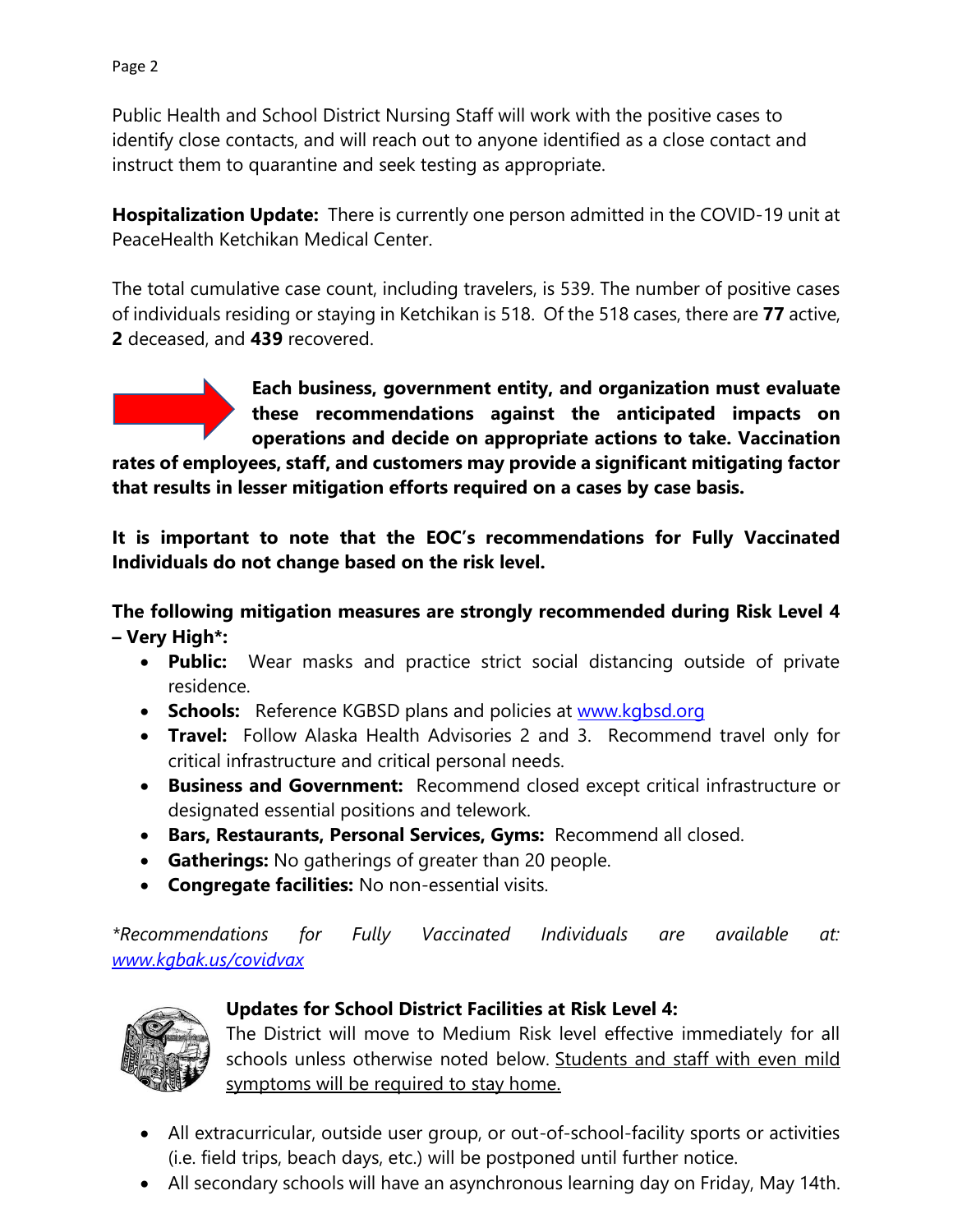Page 3

- Schoenbar Middle School will be closed for 24-hours tomorrow Wednesday, May 12th to assist with contact tracing of newly identified positive cases, and will have asynchronous/remote learning days for the rest of the week. SMS will make a full transition to a 50% on-site model by Monday, May 17th.
- Revilla Jr./Sr. High School will transition to a 50% model on Wednesday, May 12th.
- Ketchikan High School will remain in 50% capacity model.
- Houghtaling Elementary school will be changed to High Risk level effective immediately and closed for the rest of the week due to the number of positive cases, the need to quarantine staff, and to provide time for additional contact tracing. (Risk level to be reassessed later in the week.) The school is currently preparing a plan for some level of remote learning.
- Point Higgins Elementary school, Fawn Mountain Elementary school, Ketchikan Charter School, and Tongass School of Arts & Sciences will remain open with strict cohorting, health screenings, hand washing, social distancing, and continuous masking.
- Additional cases impacting any school may cause a change in school risk level and/or operations. This will be evaluated on a daily basis.



# **Updates for Borough Facilities at Risk Level 4:**

- Gateway Recreation Center and Gateway Aquatic Center are closing as of 5 p.m. tonight. Staff will conduct a thorough cleaning of the facilities.
- Bus capacity will be reduced to 8-12 passengers. Essential rides only.

Fares will be waived during this time.

- White Cliff will be closed to the public. Services can be provided over the phone or through the Borough website at [www.kgbak.us](http://www.kgbak.us/)
- The Pat Wise Animal Shelter will be closed to the public.
- Fields will be closed to organized sports team activities including practices.



### **Updates for City of Ketchikan Facilities at Risk Level 4 effective the start of business tomorrow, May 12:**

 City Hall, Ketchikan Public Library, Tongass Historical Museum, and Totem Heritage Center will be closed to the public. The public can receive services via phone and email from these facilities and departments.

- KPU Customer Service in the Plaza will remain open to the public with extremely limited public entrance. The public will be encouraged to seek services by phone/email and staff will be available to assist a limited number of public visitors in the store.
- All other City/KPU facilities will remain open with 50% or less public occupancy.

# **Updates for City of Saxman Facilities at Risk Level 4:**

- City Hall is closed to the public. Services available
- Citizens are encouraged to conduct business over the phone by calling 225-
- 4166 or online at [www.cityofsaxman.com.](https://us-east-2.protection.sophos.com/?d=cityofsaxman.com&u=aHR0cDovL3d3dy5jaXR5b2ZzYXhtYW4uY29t&i=NWNlNTg2MzlhZTUzOWIxNGFlY2Q4NWFh&t=WnVHem9kaVdRM0cxTTBmVHZGTThSRUgyakxIUHFES3Y0azk4bW82L1VQcz0=&h=8755be43f7b440cd91ef79b1e773546b)